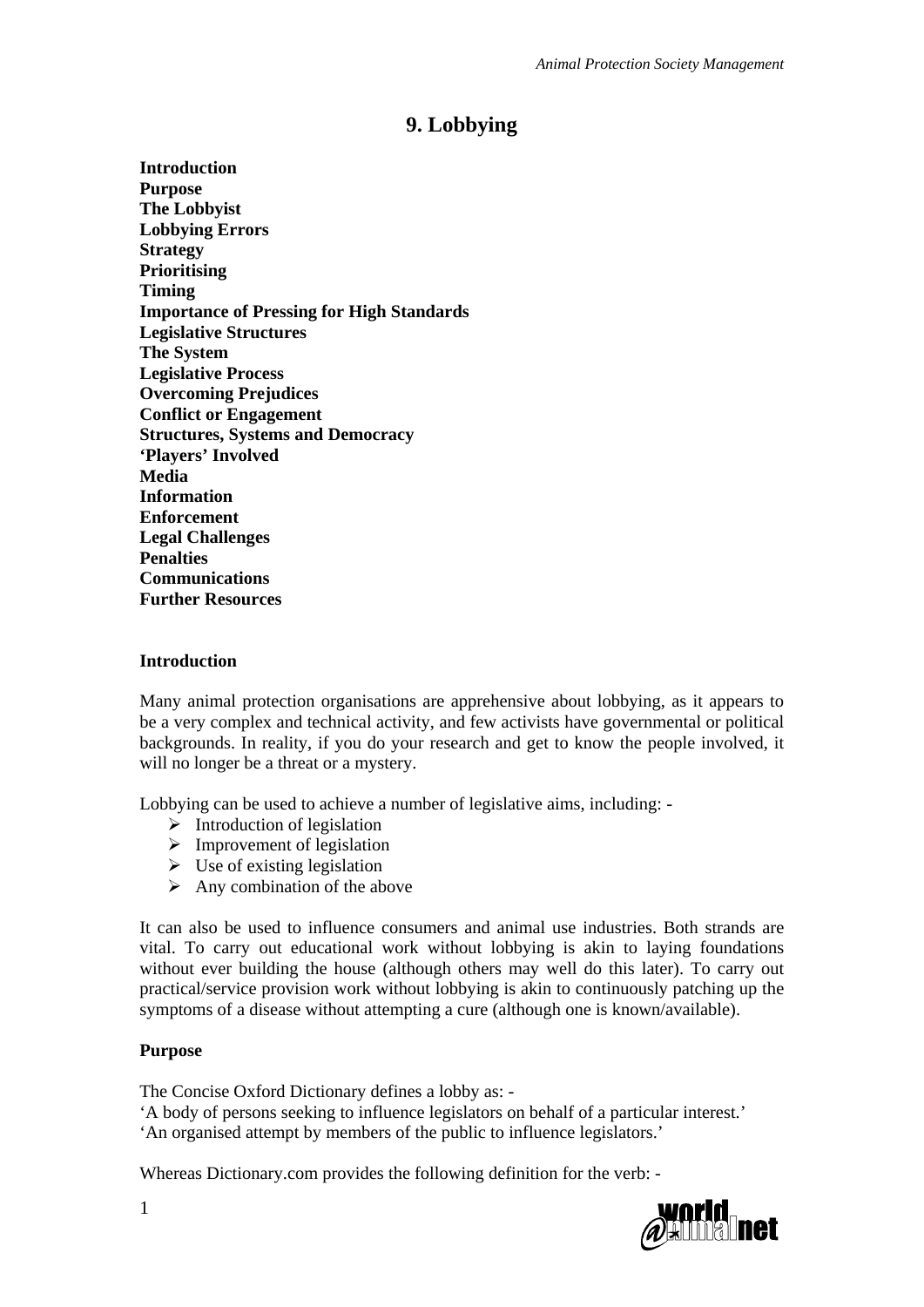'To try to influence the thinking of legislators or other public officials for or against a specific cause.'

The purpose of lobbying is to influence government policy and its implementation, and to help set the political agenda, in favour of animal protection aims. Lobbying can also be used to influence commercial enterprises, international and regional organisations and other NGOs.

# **The Lobbyist**

The lobbyist needs: -

- $\triangleright$  To know the subject
- (if you focus this can be a few basic facts)
- $\triangleright$  To know political structures, processes and systems
- $\triangleright$  Belief in cause
- $\triangleright$  Interpersonal skills

A lobbyist should have the right attitude: -

- $\triangleright$  Dedication to cause/conviction
- $\triangleright$  Loyalty to organisation
- $\triangleright$  Optimism set sights high
- $\triangleright$  Stand by your principles
- $\triangleright$  Always be a tough opponent you will not be respected for caving in!
- $\triangleright$  Persuasive, not argumentative
- Understand opponents' views and position, but don't be won over!
- $\triangleright$  Never concede anything too early in the game

Lobbying is a combination of psychology and legal/political knowledge. You need to know the legislation (and legislative threats and opportunities), the legislative structures, processes and systems. But equally important is to know the people involved – both their positions and power bases, and their personal attributes. Understanding the people involved, and their views and motivations, can be central to successful lobbying.

# **Lobbying Errors**

Charles Miller, a leading US lobbyist made an astute observation that there were three main errors in NGO lobbying: -

- 'Speak First, Think Later'
- $\triangleright$  Knowing 'People in High Places'
- 'Eating Your Way Out of Trouble'

*Charles Miller of Charles Miller Associates* 

This highlights the ineffectiveness of the approach taken by some NGOs, who rub shoulders with, and 'wine and dine', major 'figureheads' – who often do not know the issues involved in any depth. Lobbying is not about status and influence, it is about changing the 'hearts and minds' of government and legislators – using information, communication, public pressure and engagement.

Charles Miller's observation highlights the need for research – and this would include not only the issue in question, but also political structures, processes and systems.

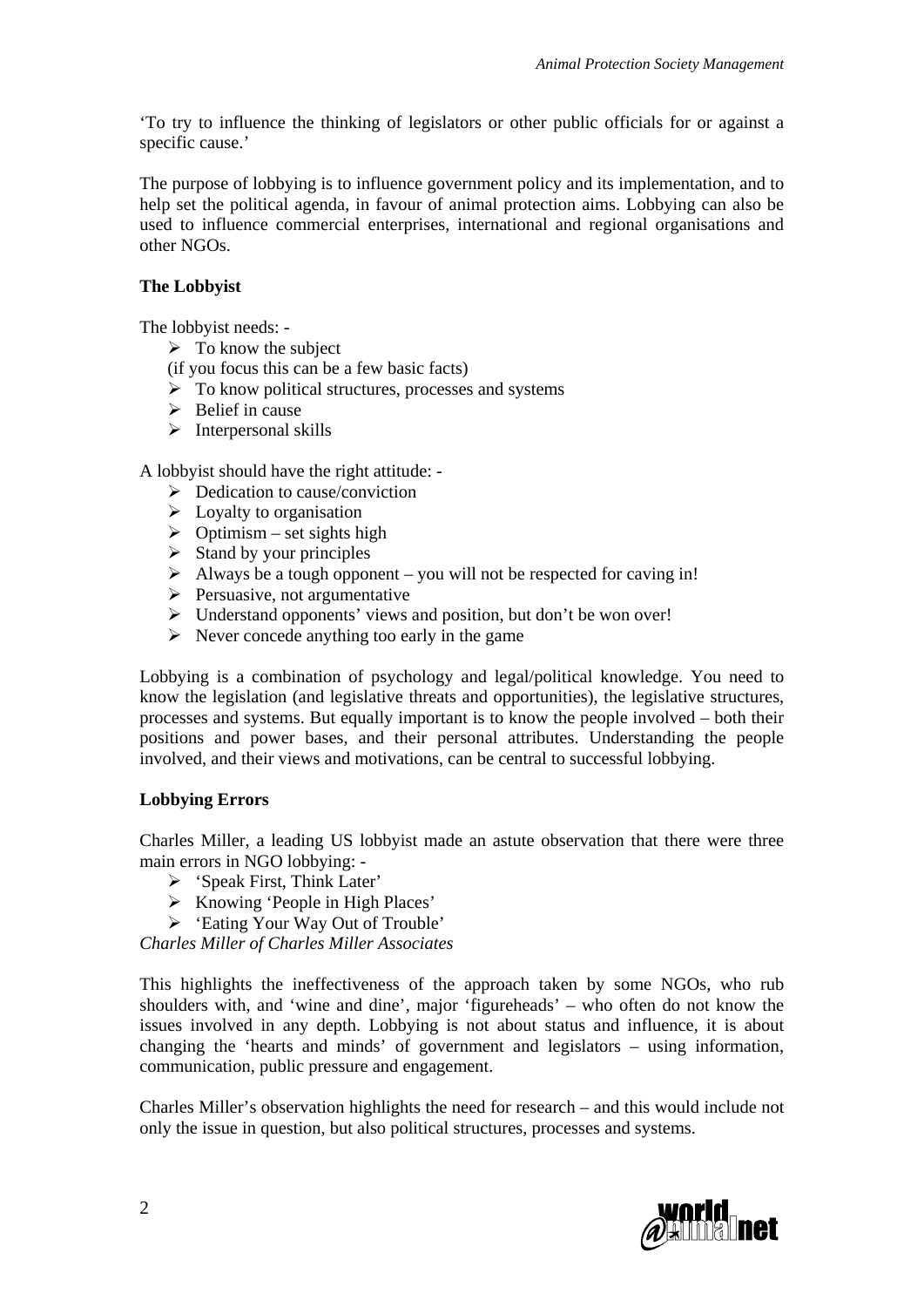# **Strategy**

Lobbyists need to know the following: -

- $\triangleright$  How lobby fits into the overall advocacy strategy
- $\triangleright$  What is the policy context of your lobby (structures, systems, power/influence etc.)?
- $\triangleright$  Who are the people involved (and what are their motivators/influencers etc.)?
- $\triangleright$  Who are the targets of your lobby?
- $\triangleright$  What channels will you use to reach them?
- $\triangleright$  What is your key 'ask'?
- What are your core messages?
- $\triangleright$  The law (and practice) relating to lobbying activities

### *Strategy Formulation*

This relates back to campaign strategy. The key questions are: 'what you want to achieve' and 'what is feasible in reality'. But you should always stretch your limits (as although politics is the 'art of the possible', the process of negotiation always involves bartering and bargaining, so you always achieve a lot less than your 'opening bid').

The type of international and external factors involved in strategy analysis for lobbying would include: -

# *Internal Factors*

The organisation's strengths and weaknesses - (unique) capabilities (e.g. staffing, availability of funds, contacts in government, access to legal expertise)

#### *External Factors*

External opportunities and threats (e.g. seriousness of the problem, urgency, public support, opponents' strength)

Lobbying strategy is of major importance to the achievement of legislative goals. It should include: -

- $\triangleright$  The overall aim of the lobby
- $\triangleright$  The targets of the lobby (President/Prime Minister, Ministers, Parliament, Political parties, Civil Servants [and if so, which departments/levels])
- $\triangleright$  Channels and methods to be used (e.g. meetings, letters, petitions, motions in Parliament, questions in Parliament, initiation of Parliament enquiries etc.)
- $\triangleright$  Arguments/influences to be used (including accurate facts, use of opinion polls to show public support etc.)
- $\triangleright$  Allies forming alliances/coalitions to give added weight to the lobby

The strategy should be planned meticulously, including timings

The organisation's mission should be the starting and finishing point to any lobby strategy. Aims and SMART objectives should be set (Strategic, Measurable, Achievable, Relevant, Targeted).

Once a strategy has been agreed, operational plans should be prepared. These should form a 'critical pathway' towards your aims.

*Lobbying has far greater impact when part of a strategic – and phased - campaign* Lobbying should be an integral part of any political – or corporate/consumer – campaign.

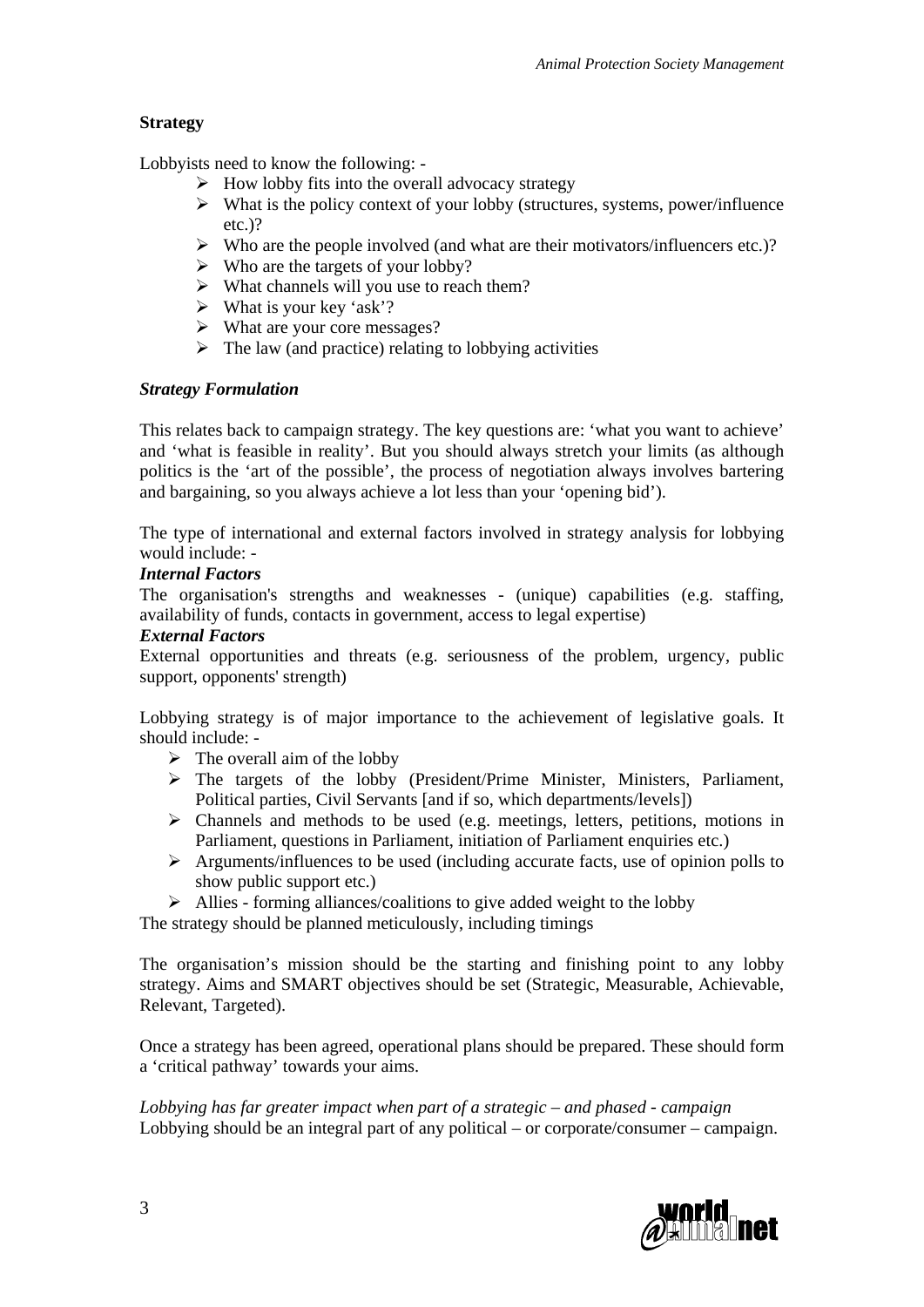# **Prioritising**

- $\triangleright$  Focus for maximum effect
- $\triangleright$  The biggest mistake is to have more than one 'number one priority'
- $\triangleright$  You can follow a number of issues, but only have one agreed priority
- $\triangleright$  All issue to have priority ranking
- $\triangleright$  Number one priority should take most proactive time and effort
- $\triangleright$  It is counter-productive to target policy makers on any more than three proactive campaign issues at any one time. This results in confused messages and loss of impact.
- $\triangleright$  Suggest working group for priority campaign/lobby

Focus is a key determinant of success of a campaign.

- $\triangleright$  Defining problem
- $\triangleright$  Pinpoint first target
- $\triangleright$  Focussing efforts towards its resolution
- $\triangleright$  Requires proactive approach
- $\triangleright$  Like route planning from map (homing in on destination).

# **Timing**

Timing is a vital element of strategy formulation. Key questions include: -

- $\triangleright$  What is the timing for the legislative process
- $\triangleright$  Committee dates?
- $\triangleright$  Meetings when decisions are taken?
- $\triangleright$  Elections might mess up the schedule, or be an opportunity?
- $\triangleright$  Government sittings/sessions?
- $\triangleright$  Recesses and holidays?

Fix your holidays to fit into the process e.g. EU lobbyists holiday in August closure!

# **Importance of Pressing for High Standards**

- $\triangleright$  The status of animals can be raised by improvements to legislation
- $\triangleright$  Practical treatment can by raised by high legislative provisions/enforcement
- $\triangleright$  Opponents include vested financial interests will seek to lower standards (Big companies have whole departments – Corporate/Public affairs)
- $\triangleright$  Animal protection groups are advocates for the voiceless animals
- $\triangleright$  Time element legislative timetable tight and animals not priority so: -

# *Make the most of present opportunity*

# **Legislative Structures**

The overall government structure contains: -

- $\triangleright$  The ruling elite (core group who run the nation)
- $\triangleright$  Strategies, policies and processes
- $\triangleright$  Administrative functions
- $\triangleright$  The legal system

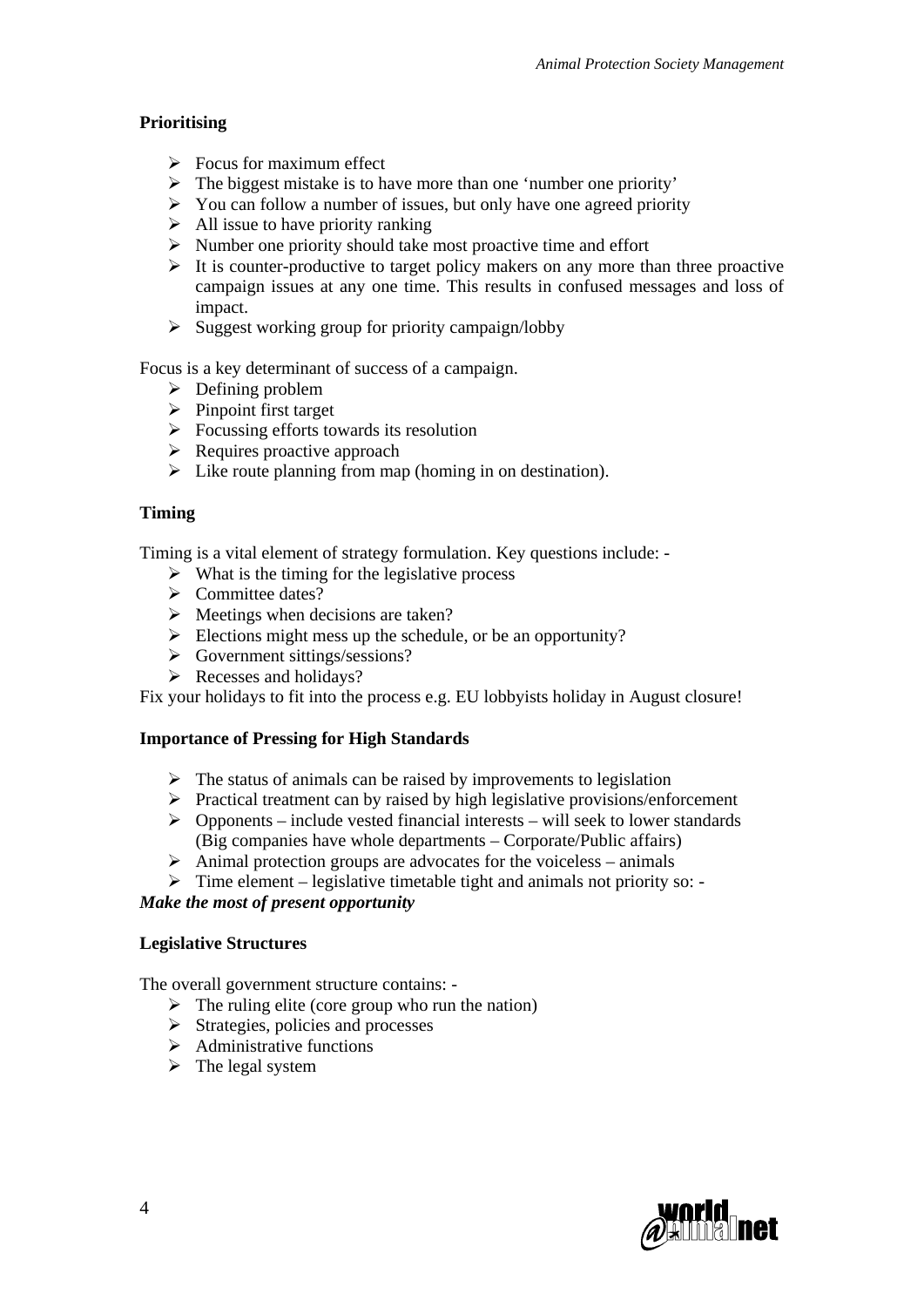

# **The System**

- $\triangleright$  Legislative system
- $\triangleright$  Legislative procedures?
- $\triangleright$  Legislative stages?
- $\triangleright$  Committee system and procedures?
- $\triangleright$  Role of any government animal welfare committees?

#### **Legislative Processes**

- Which government department deals with your issue?
- $\triangleright$  Who is the Minister responsible?
- $\triangleright$  Spokesperson for opposition?
- $\triangleright$  Head of any relevant committees?
- $\triangleright$  Who advises the decision makers?
- $\triangleright$  In the UK there are both civil servants (in relevant division/section of Ministry responsible) and special advisers (political appointees who advise Ministers)

#### *Parliamentary Initiatives*

- $\triangleright$  What mechanisms are available to raise issues?
- $\triangleright$  Introduction of bills into Parliament?
- > Motions/speeches for debate?
- $\triangleright$  Parliamentary Questions oral and written?
- What are relevant parliamentary rules and procedures?
- $\triangleright$  Parliament information office?

#### *Public action/pressure*

- $\triangleright$  Seek to raise political awareness by campaign
- Members of Parliament (MPs) press coverage/media pressure
- $\triangleright$  Public letters
- $\triangleright$  Petitions
- $\triangleright$  Meetings with MPs
- $\triangleright$  Constituency system makes MPs more accountable (and vulnerable to pressure)

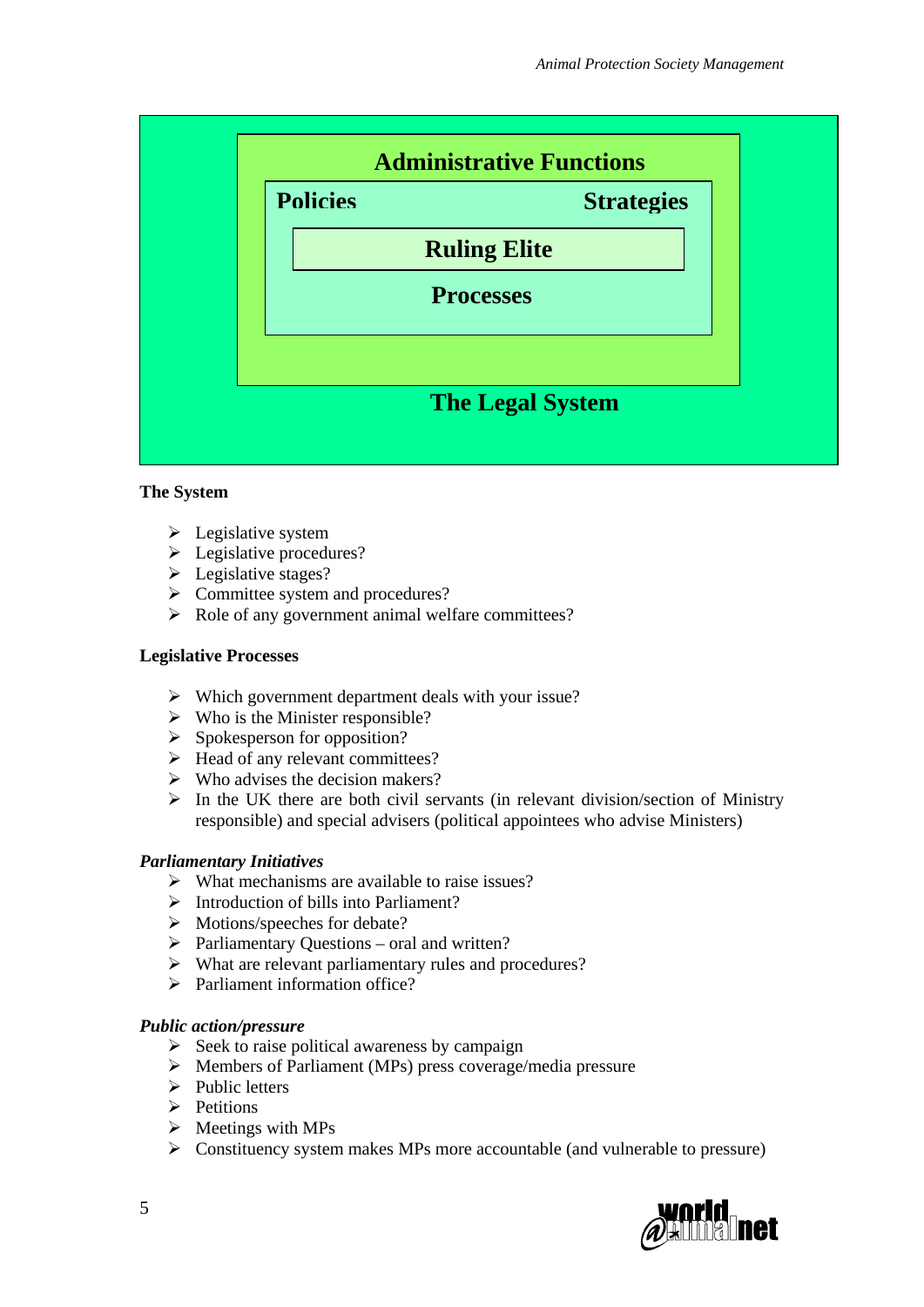# **Overcoming Prejudices**

Prejudices include: -

- $\triangleright$  Animal welfare seen as marginal issue
- $\triangleright$  Thought that animal welfare is white, middle class, luxury consideration
- $\triangleright$  Prejudice towards people issues

Possible ways to overcome/answer:

- Opinion surveys in different communities to demonstrate popular support
- $\triangleright$  Show that situation can improve without substantial cost
- $\triangleright$  Show potential costs of inactivity
- $\triangleright$  Suggested arguments below.

# *Arguments*

Some of the arguments that can be used in support of animal protection: -

- $\triangleright$  Altruistic: protection of animals for their own sakes, recognising the intrinsic value of animal life
- $\triangleright$  Moral/ethical: 'The greatness of a nation and its moral progress can be judged by the way its animals are treated' Gandhi
- $\triangleright$  International acceptance: As above, but playing on a country's desire for international acceptance and regard
- $\triangleright$  Democracy: The 'people want it'
- $\triangleright$  Protecting country's fauna 'heritage': domestic animals/wildlife
- $\triangleright$  Humanistic/social: Preventing animal cruelty because this can have adverse impact upon human values and actions
- $\triangleright$  Public health: protecting animal and public health
- $\triangleright$  Ownership/responsibility: Encouraging responsibility (liability)
- $\triangleright$  Economic: following changing consumer trends and competition

# **Conflict or Engagement**

Among civil organisations, contrasting modes of operation with regard to governments have been identified: -

# *Advocacy*

This has various forms. Best-known is 'adversarial advocacy', which is the type of activity most commonly associated with rights organisations and protest movements. They document the failures of government, criticise them with the aim of embarrassing those in power ('mobilising shame'), and thereby effecting change.

# *Programmatic Engagement*

This is the activity more commonly undertaken by organisations that work with government structures to deliver services, to discuss policies, and to effect internal reform and capacity building within existing systems. But there are also possibilities for alliances - usually informal - between individuals in government and those in advocacy organisations, to promote common goals.

# **Structures, Systems and Democracy**

In addition to lobbying on specific campaigns, organisations can usefully lobby on wider institutional factors that can seriously help or hamper their activities, for example: -

 $\triangleright$  Government structures

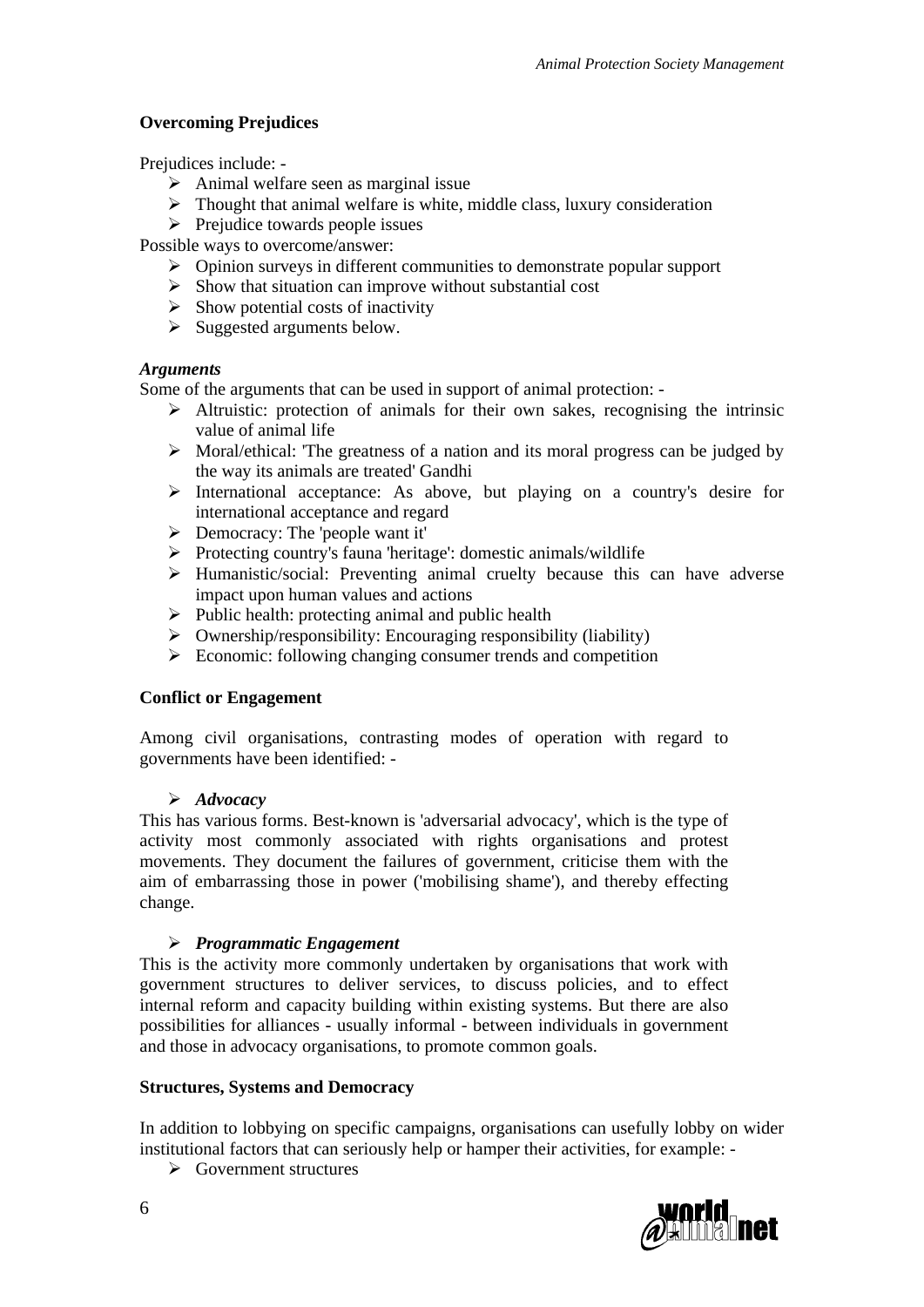- $\triangleright$  Systems
- $\triangleright$  Democratic principles
- $\triangleright$  Human rights
- $\triangleright$  Openness & transparency freedom of information
- $\triangleright$  Consultation
- $\triangleright$  International sensitivities
- $\triangleright$  Animal protection & constitution

### **'Players' Involved**

### *People*

- $\triangleright$  The legislative process is controlled by people, not institutions
- $\triangleright$  All members of legislature not equal.
- $\triangleright$  Majority party members have more power
- $\triangleright$  Senior members more influential
- $\triangleright$  Senior legislative staff wield enormous power
- $\triangleright$  Know legislators interests, past records etc.
- $\triangleright$  Lobby the administration (do all briefing & recommendations)
- $\triangleright$  Never be put off by being referred to an aide. Some aides wield enormous influence

### *Gather Support & Neutralise Opposition*

- $\triangleright$  Organising coalitions or a lobby committee
- $\triangleright$  Other animal protection societies
- $\triangleright$  Other NGOs for issue alliance
- $\triangleright$  Unusual allies can be useful
- $\triangleright$  Know your opposition
- $\triangleright$  Neutralise your opposition (press on weak points, answer their points)

#### **Media**

A much-used quotation, which has much truth, is: - 'Legislators note organisations that the media quotes'. Legislators and administrators have press clipping services and rank news items and editorials highly. Criticism in the media of the government's position can have an enormous impact.

# **Information**

#### *Credibility*

- $\triangleright$  Reliable research is essential
- Accurate and well-presented
- $\triangleright$  Be sure of your facts
- $\triangleright$  Do not be over-emotional or exaggerate
- *Most animal issues are strong enough to make an impact without*
- $\triangleright$  You might need/use European precedents
- $\triangleright$  Scientific evidence may already exist (or commission?)

*Time spent in reconnaissance is never wasted* 

# **Enforcement**

'Enforcement is of fundamental importance, because any measures to improve animal welfare can only be effective if they are properly implemented and enforced.' *-Professor Sir Colin R W Spedding KBE, former Chairman, UK Farm Animal Welfare Council* 

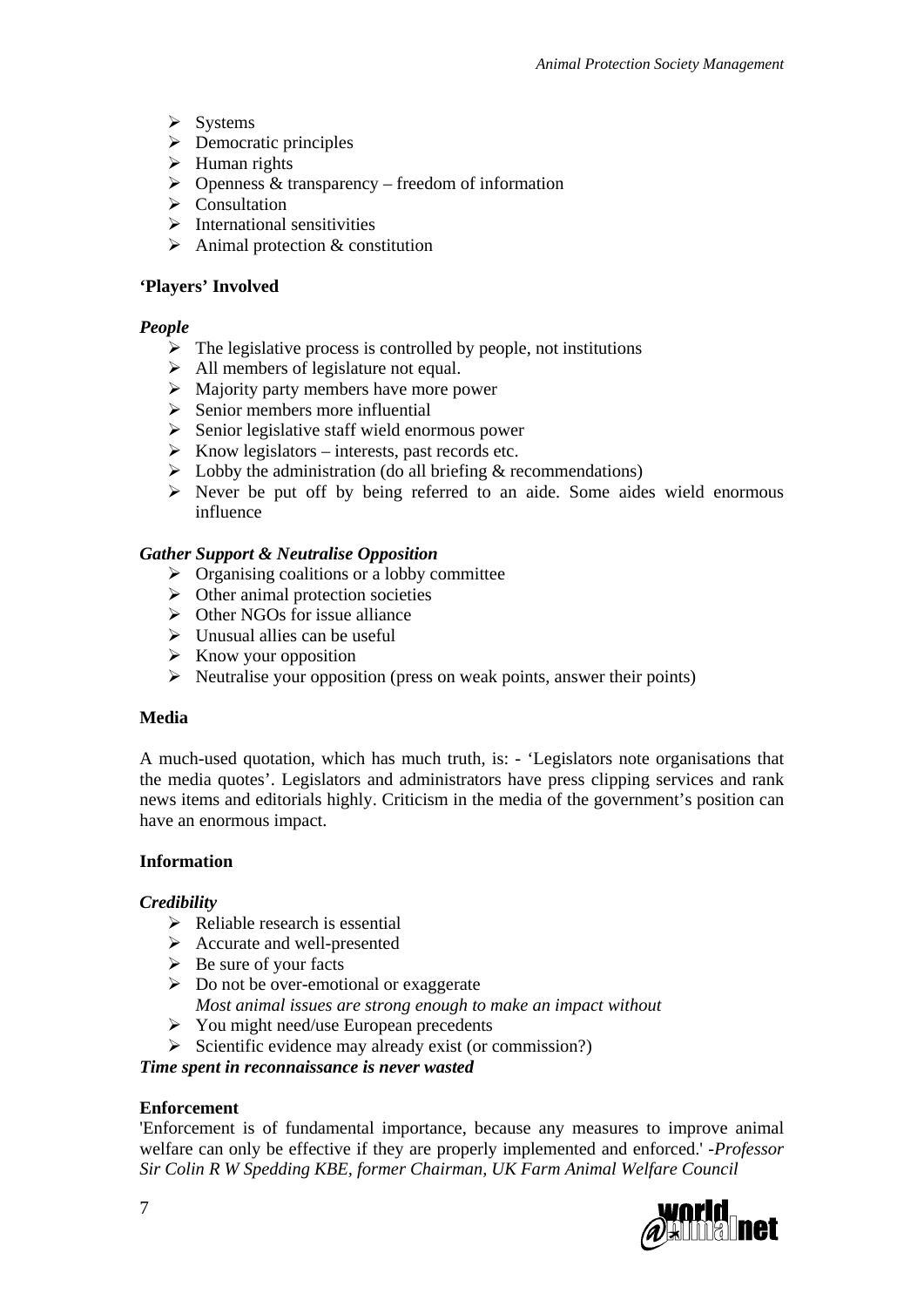Enforcement is often thought of in terms of policing and prosecutions, whereas in fact it is 90% education and advice.

One key consideration is that of the allocation of enforcement duties and responsibilities. It is important that legislation gives a clear duty to enforce, including the allocation of responsibilities.

As to the various considerations affecting the choice of enforcement agency, these are complex and would include: -

- $\triangleright$  Expertise necessary
- $\triangleright$  Conflict of duties
- $\triangleright$  Accountability
- $\triangleright$  Level of coverage
- $\triangleright$  Control/co-ordination
- $\triangleright$  Role of NGOs?
- $\triangleright$  Practical arrangements think through
- $\triangleright$  Animal ethics committee to advise government?

### **Legal Challenges**

Opportunities to use the law to further cause: -

- $\triangleright$  Testing dubious provisions
- $\triangleright$  Pressing breaches
- $\triangleright$  Enforcement complaints

*E.g. Judicial review, ombudsman, advertising standards, courts, enforcement authorities etc.* 

### **Penalties**

Level and nature of penalties impact upon effectiveness of legislation

- $\triangleright$  Monetary fine (levels)
- > Imprisonment
- $\triangleright$  Prohibition of ownership
- $\triangleright$  Prohibition of care
- $\triangleright$  Prohibition of production

#### **Communications**

#### *General*

Effective lobby communications are: -

- $\triangleright$  Accurate
- $\triangleright$  Rrief
- $\triangleright$  Clear
- $\triangleright$  Timely
- $\triangleright$  Followed up by telephone call

#### *Briefing*

- $\triangleright$  One page
- $\triangleright$  Rest in Annex, if necessary
- $\triangleright$  Or if longer, start with short summary (less than one page)

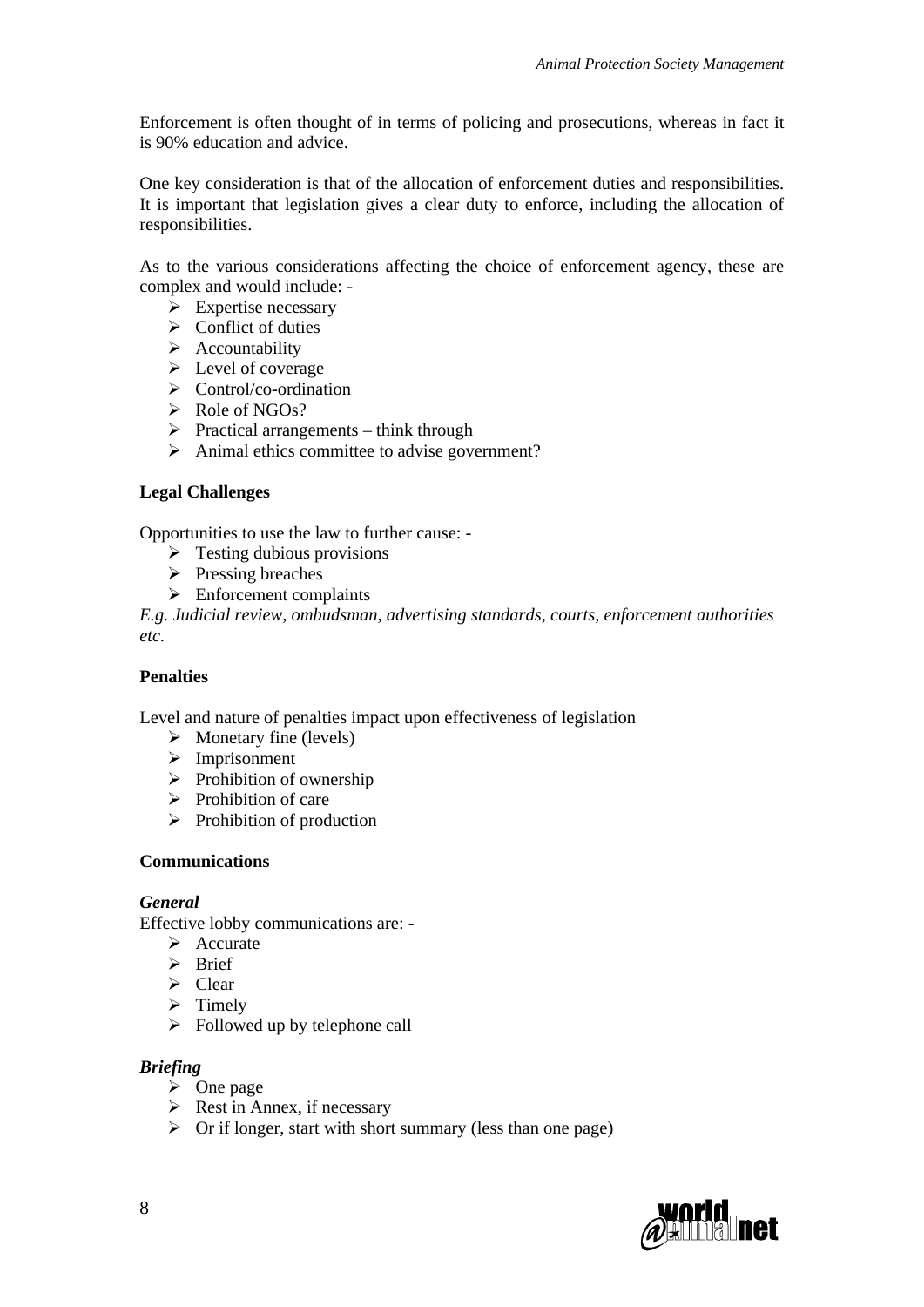### *Written Contacts*

- $\triangleright$  Faxes and e-mail becoming acceptable
- $\triangleright$  But formal letters still ranked highest
- $\triangleright$  Always use formal letters to 'high-ups'

### *Letters*

- $\triangleright$  Use personal or business letterhead
- $\triangleright$  Be sure to get name, titles, address and other details correct
- $\triangleright$  Aim for one page maximum
- $\triangleright$  Ask for reply ask what he/she supports
- $\triangleright$  Don't use threatening tone be courteous
- $\triangleright$  Don't overstate influence
- $\triangleright$  Be certain letter arrives well before vote/decision
- $\triangleright$  Say 'thank you'

### *Meetings*

- $\triangleright$  Nervous? You know more about the subject!
- $\triangleright$  Advance appointment important
- $\triangleright$  Small delegation usually OK
- $\triangleright$  Prepare well
- $\triangleright$  Decide what you want to achieve and plan tactics
- $\triangleright$  Make note of 'key point' that must be made
- $\triangleright$  Discuss issue from legislator's perspective
- $\triangleright$  Provide briefing to leave
- $\triangleright$  Don't bluff! If you don't know, follow-up later
- Write to say 'thank you' and always record agreements made and/or hopes for action

# *Telephoning*

- $\triangleright$  Can be persuasive
- $\triangleright$  Keep it brief
- $\triangleright$  If you can't get through, speak to an aide
- $\triangleright$  Follow up points of agreement in writing and say 'thank you'

# **Further Resources**

 *Web Sites* 

*Charity Lobbying in the Public Interest*  <http://www.clpi.org/>

*The Democracy Centre – Free Advocacy Materials*  [http://www.democracyctr.org/advocacy/materials.htmc](http://www.democracyctr.org/advocacy/materials.htm)s

*Hearts and Minds – Lobbying Links*  <http://www.heartsandminds.org/links/lobbylinks.htm>

*Tips on Political Lobbying*  [http://ne.essortment.com/lobbyingpolitic\\_rrxj.htm](http://ne.essortment.com/lobbyingpolitic_rrxj.htm)